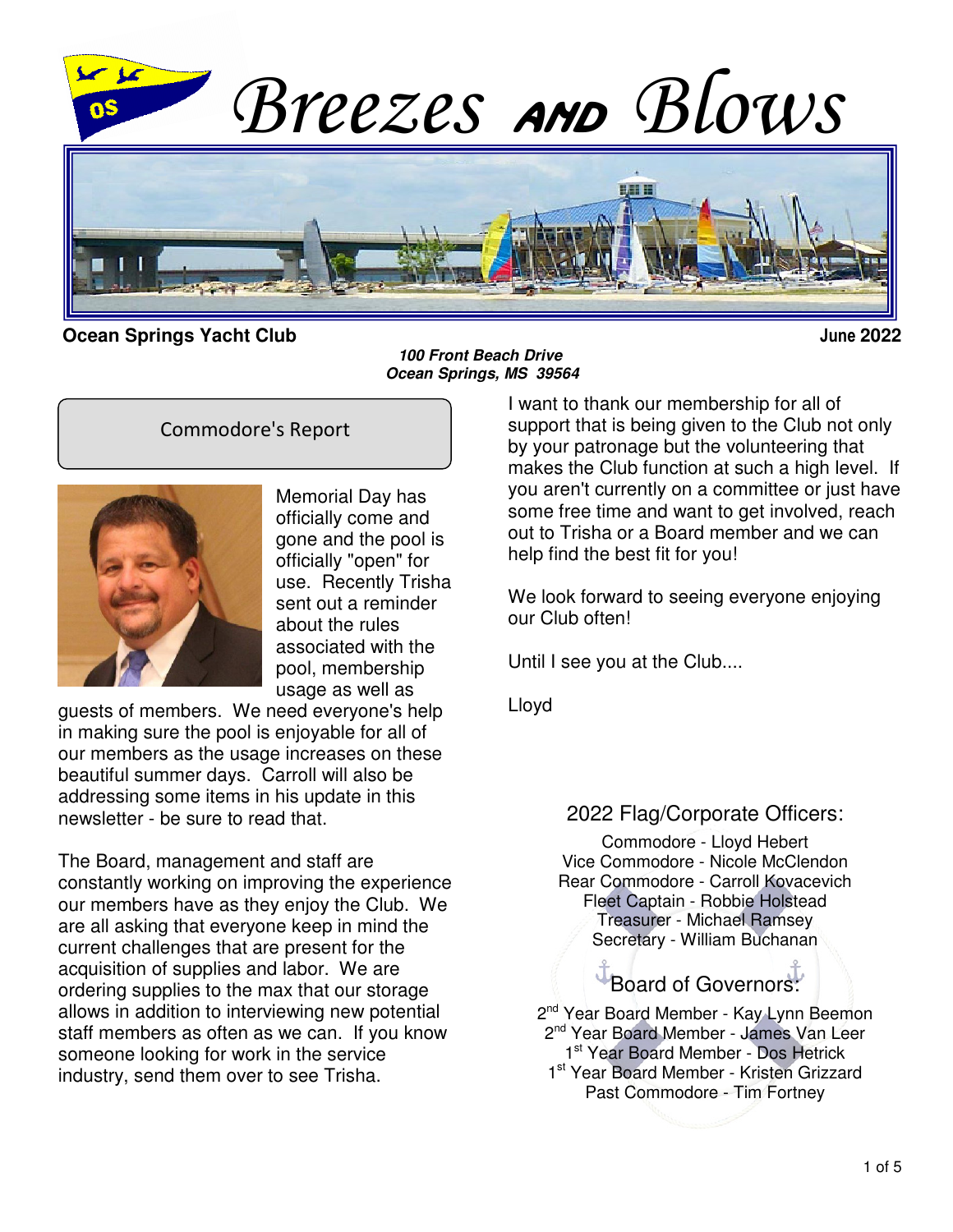

 $\overline{1}$ 

## From the Rear Commodore, Carroll Kovacevich



The subject for today is LIFEGUARDS! By the time this article is read there should be lifeguards on duty on a daily basis.

Lifeguards are for the protection and safety of members and their guests. Their attention and focus should be on the pool at all times! Please refrain from

distracting them by attempting to have a lengthy conversation with them. They are authorized to enforce the rules of the pool.

Pool rules are attached to the fence (they do NOT include wristband or ABC information). Please look over them. It is the responsible of parents or guardians to supervise and discipline children if needed. Not the lifeguards! THEY ARE NOT BABYSITTERS!! Children should ALWAYS have a parent or guardian with them at ALL times when using the pool.

Lifeguards have been instructed to treat all with courtesy and respect, and they are to be treated with courtesy and respect. Lifeguards are there to protect, not to provoke. If a member has an issue with a lifeguard they are to bring the issue to the attention of management. If a lifeguard has an issue with a member or guest the lifeguard has been instructed to bring the issue to the attention of management. Let's all work together and make this an enjoyable summer!

Also, pool bands are required when using the pool. They can be obtained at the upstairs bar.

I'll leave you with this thought.............

Here's wishing all a safe, happy and fun filled summer!!!! I hope to see ya'll at the beach house!!

#### From the Fleet Captain, Robbie Holstead FleetCaptain@OSYC.com



Greetings from your Fleet Captain -

Spring is here and we held our  $1^{\overline{st}}$  regatta in early April, Hobie Midwinters East an April Fools Regatta. We had 50 boats entered and got 2 great days of sailing on Biloxi Bay. Unfortunately the  $1<sup>st</sup>$  days of sailing was

canceled because of the wind being to big and the seas to large. We had 5 fleets with boats from 15 states. The sailing was great and everyone enjoyed the regatta. With the volunteer support from our club members, the sponsorship and support of Hobie Division 15 and our members Michael McNeir & Krista Vind as leads of Division 15, Dee Boudreaux getting donations from our local merchants for the raffle, and the Ocean Springs Sailing Squadron, a very successful event was held. Also our staff did great job of getting through a very busy weekend. Thanks to everyone for your support!! Our next event was the 1699 Regatta, April 30-May 1. The event this year was a youth regatta on Hobie Waves, and enjoyed by all.

The end of May brings the  $53<sup>rd</sup>$  Annual Slip to Ship Regatta. This is one of our largest events every year and brings out sailors from all along the Gulf Coast. If you would like to be involved just let me know by email @ fleetcaptain@osyc.com

The new online signup at osyc.com for use of club boats is almost finished and should be up and running in the next week. This you make it easier to sign up for club boat use once you certified.

Look forward to seeing everyone at the Club or on the water!!

Robbie Holstead OSYC Fleet Captain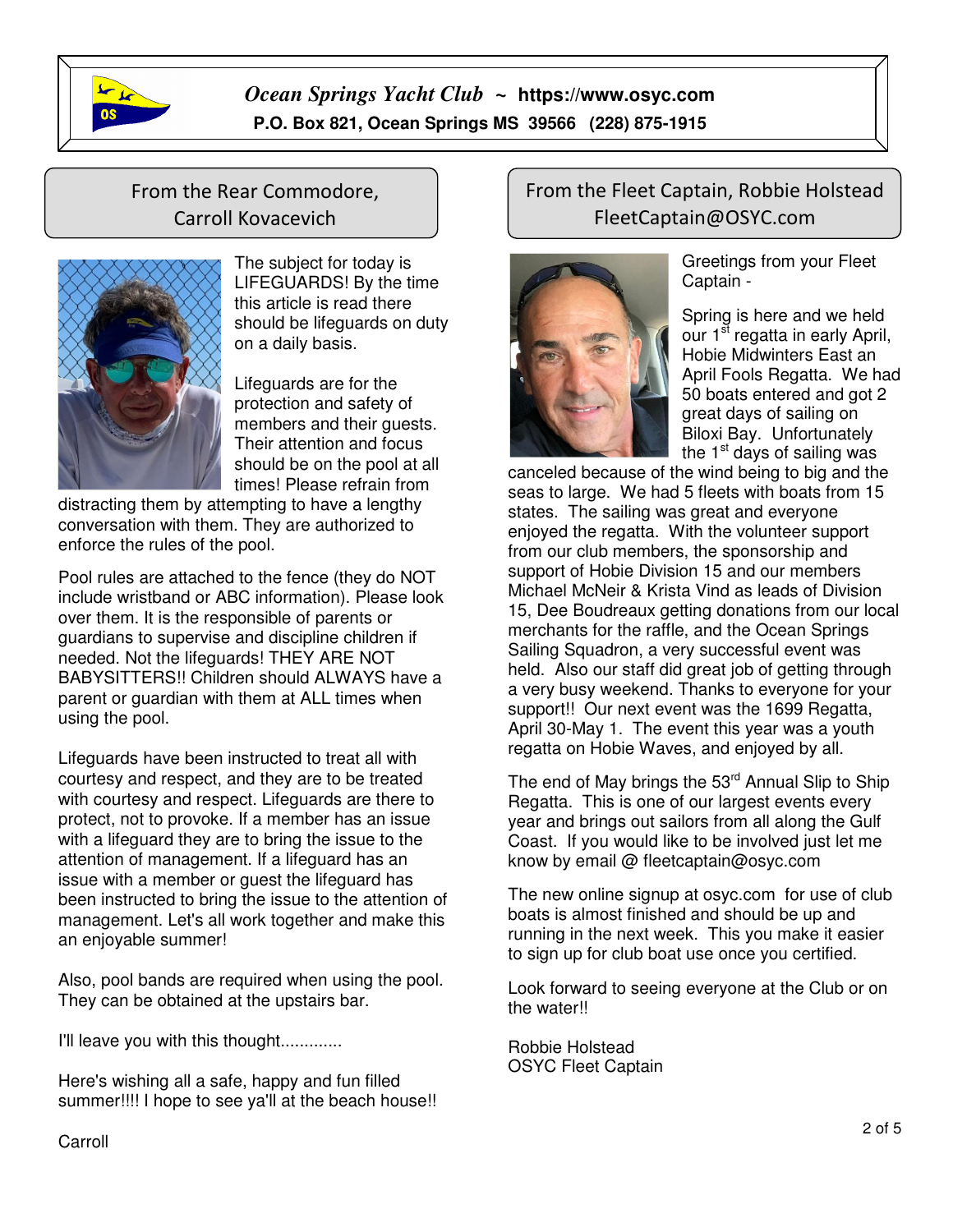

# 2022 OSYC/OSSS Regatta Schedule  $\sim$  Remaining Sail Dates  $\sim$

May 28 & 29 Slip to Ship Regatta

June 11 & 12 Chapman Regatta Mississippi Coast Yachting Association OSYC hosting with Singing River Yacht Club

> June 18 Round the Horn

June 20-24 Hobie 20 North American Championship and Youth Hobie Wave North American Championship

> July 9 & 10 Island Hop

August 27 & 28 Katrina Memorial Regatta and OSYC Club Wave Championship

> October 22 & 23 Shearwater Regatta

#### Past Commodore's Corner

"So Leia and I went out sailing. She is not too bad and taught me a lot. It was a hoot. At one point we got pointed into the wind and the boat stopped moving. Leia was like, "Dad, get off the boat and push... you can touch." I was dumbfounded and said," you want me to get off the boat and push? I signed up to sail, not swim "She was merciless and said, "when life takes away your wind... you paddle". So I got off the boat... but definitely could not touch. She just laughed and I paddled. It was a great evening. We will do this often"

The "dad", Jason Hayes, has since learned to sail quite well on his own.

"Sailing makes people happy, we need more happy people".

Commodore Joe

Past Commodore Joe Pocreva

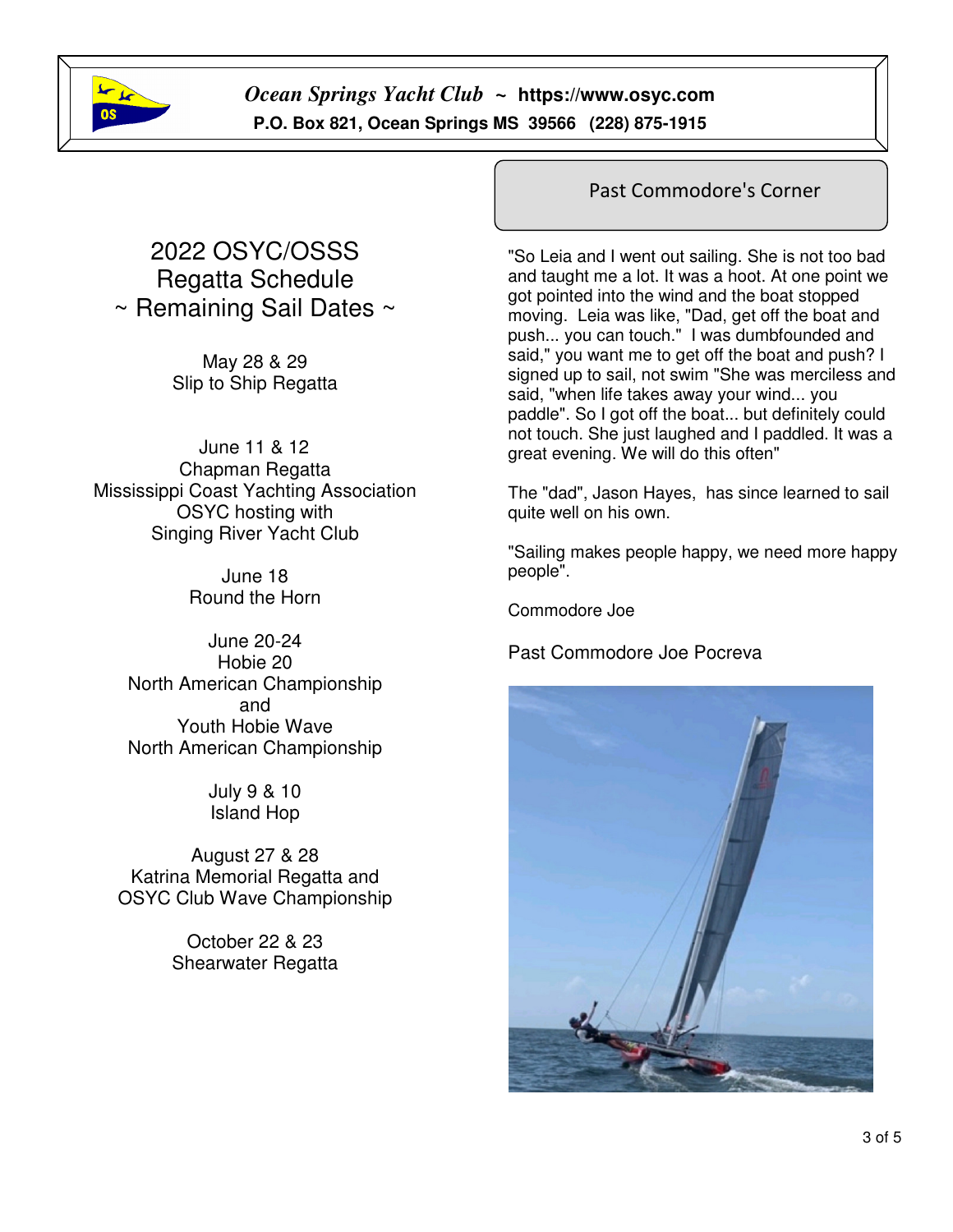

# **Pool Rules and Regulations**

# **ALL MEMBERS and their GUESTS must have POOL BANDS to enter the POOL AREA!!!!**

*You MUST sign your GUEST in at the BAR area.* **Be CONSIDERATE and keep the number of GUESTS you bring to a MINIMUM.**

You may NOT bring the same GUEST more than TWICE a month. **Guests MUST be ACCOMPANIED by a MEMBER.**

**Bringing outside alcohol is AGAINST ABC Rules. If you bring outside alcohol, You will be SUSPENDED FROM THE POOL AREA!**

**1st OFFENSE - You will receive a verbal and written warning** 

**2nd OFFENSE - You will be SUSPENDED from the pool and pergola area for 30 DAYS**

**The club is at MAX Capacity and wants to provide the best SERVICE to our members.** 

**FOLLOW THE POOL RULES**

**Pool Rules &** Regulations ~ **CLICK THE LINK BELOW:** Revised House Rules

**Bringing outside alcohol is AGAINST ABC Rules. If you bring outside alcohol, You will be SUSPENDED FROM THE POOL AREA!**

**1st OFFENSE - You will receive a verbal and written warning** 

**2nd OFFENSE - You will be SUSPENDED from the pool and pergola area for 30 DAYS** 

**THANK YOU**